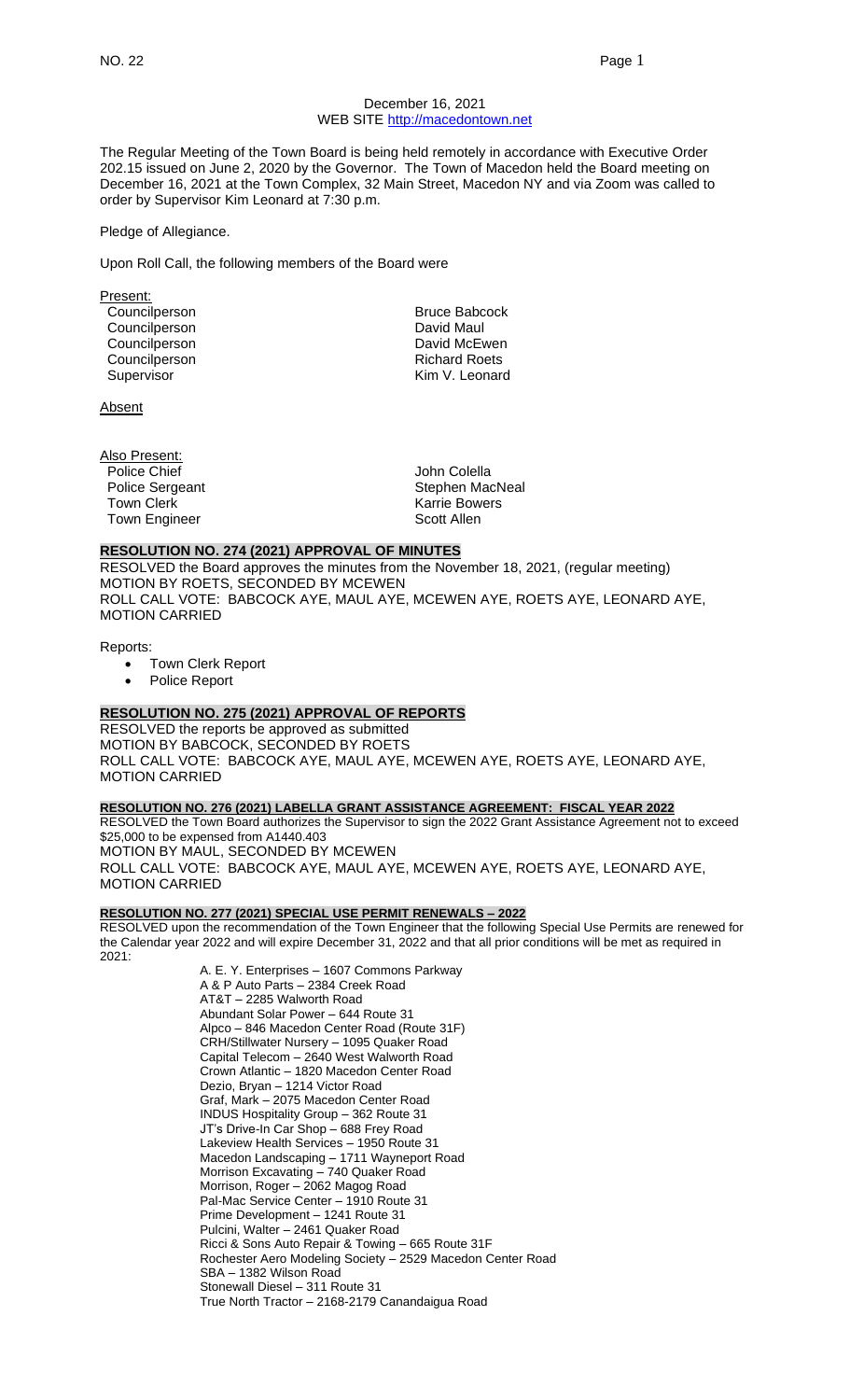Twilight on the Erie – 1100 Marina Parkway VanHout, Gerald – 1508 Alderman Road Wayne County Chapter of NYSARC, Inc. – 927 Victor Road MOTION BY MAUL, SECONDED BY ROETS

ROLL CALL VOTE: BABCOCK AYE, MAUL AYE, MCEWEN AYE, ROETS AYE, LEONARD AYE, MOTION CARRIED

#### **RESOLUTION NO. 278 (2021) MINING PERMIT RENEWALS – 2022**

RESOLVED the Board approves the following Mining Permits subject to any and all requirements deemed necessary by the Town Engineer and shall expire December 31, 2022.

AEY – Daansen Road Dendis Sand & Gravel – Macedon Center & Daansen Roads Eastern Sand & Gravel – Walworth Road McPherson, Donald – Route 350 Pulcini, Walter – Quaker Road Smith, Gregory – Walworth Road MOTION BY ROETS, SECONDED BY MCEWEN ROLL CALL VOTE: BABCOCK AYE, MAUL AYE, MCEWEN AYE, ROETS AYE, LEONARD AYE, MOTION CARRIED

## **RESOLUTION NO. 279 (2021) MPA AGREEMENT**

RESOLVED the Town Board authorizes the Supervisor to sign the MPA 5-year agreement effective 1/1/2022-12/31/2026. MOTION BY MAUL, SECONDED BY ROETS ROLL CALL VOTE: BABCOCK AYE, MAUL AYE, MCEWEN AYE, ROETS AYE, LEONARD AYE, MOTION CARRIED

## **RESOLUTION NO. 280 (2021) NYPA LED SL MAINTENANCE AGREEMENTS**

RESOLVED the Town Board authorizes the Supervisor to sign the Street Lighting Agreements for NYPA LED SL subject to Town Attorney approval. MOTION BY MAUL, SECONDED BY MCEWEN

ROLL CALL VOTE: BABCOCK AYE, MAUL AYE, MCEWEN AYE, ROETS AYE, LEONARD AYE, MOTION CARRIED

# **RESOLUTION NO. 281 (2021) SON'S OF THE AMERICAN LEGION PHILIP STEIGER POST SQUADRON #494**

## **GAMES OF CHANCE – BELL JAR**

RESOLVED the Board approves the Games of Chance License for the Sons of the American Legion Philip Steiger Post Squadron #494 to conduct Bell Jar for the period of January 1, 2022 – December 31, 2022

MOTION BY ROETS, SECONDED BY BABCOCK ROLL CALL VOTE: BABCOCK AYE, MAUL AYE, MCEWEN AYE, ROETS AYE, LEONARD AYE, MOTION CARRIED

# **RESOLUTION NO. 282 (2021) PERSONNEL – HIGHWAY DEPARTMENT – CAVALLARO**

RESOLVED the Town Board authorizes the Highway Superintendent, Christopher Countryman, to hire Joseph Cavallaro as a full-time highway employee at a rate of \$20.75/hr effective December 20, 2021. MOTION BY MAUL, SECONDED BY ROETS ROLL CALL VOTE: BABCOCK AYE, MAUL AYE, MCEWEN AYE, ROETS AYE, LEONARD AYE, MOTION CARRIED

### **RESOLUTION NO. 283 (2021) ASSESSING REVIEW BOARD MEMBER REAPPOINTMENT – PITTINARO**

RESOLVED the Board reappoints Patrick Pittinaro to the position of Assessing Review Board Member effective October 1, 2021 – September 30, 2026.

MOTION BY MAUL, SECONDED BY BABCOCK ROLL CALL VOTE: BABCOCK AYE, MAUL AYE, MCEWEN AYE, ROETS AYE, LEONARD AYE, MOTION CARRIED

# **RESOLUTION NO. 284 (2021) ENVIROPEST AGREEMENT**

RESOLVED the Town Board authorizes the Supervisor to sign the 2022 EnviroPest Pest Protection Agreements.

MOTION BY MAUL, SECONDED BY ROETS ROLL CALL VOTE: BABCOCK AYE, MAUL AYE, MCEWEN AYE, ROETS AYE, LEONARD AYE, MOTION CARRIED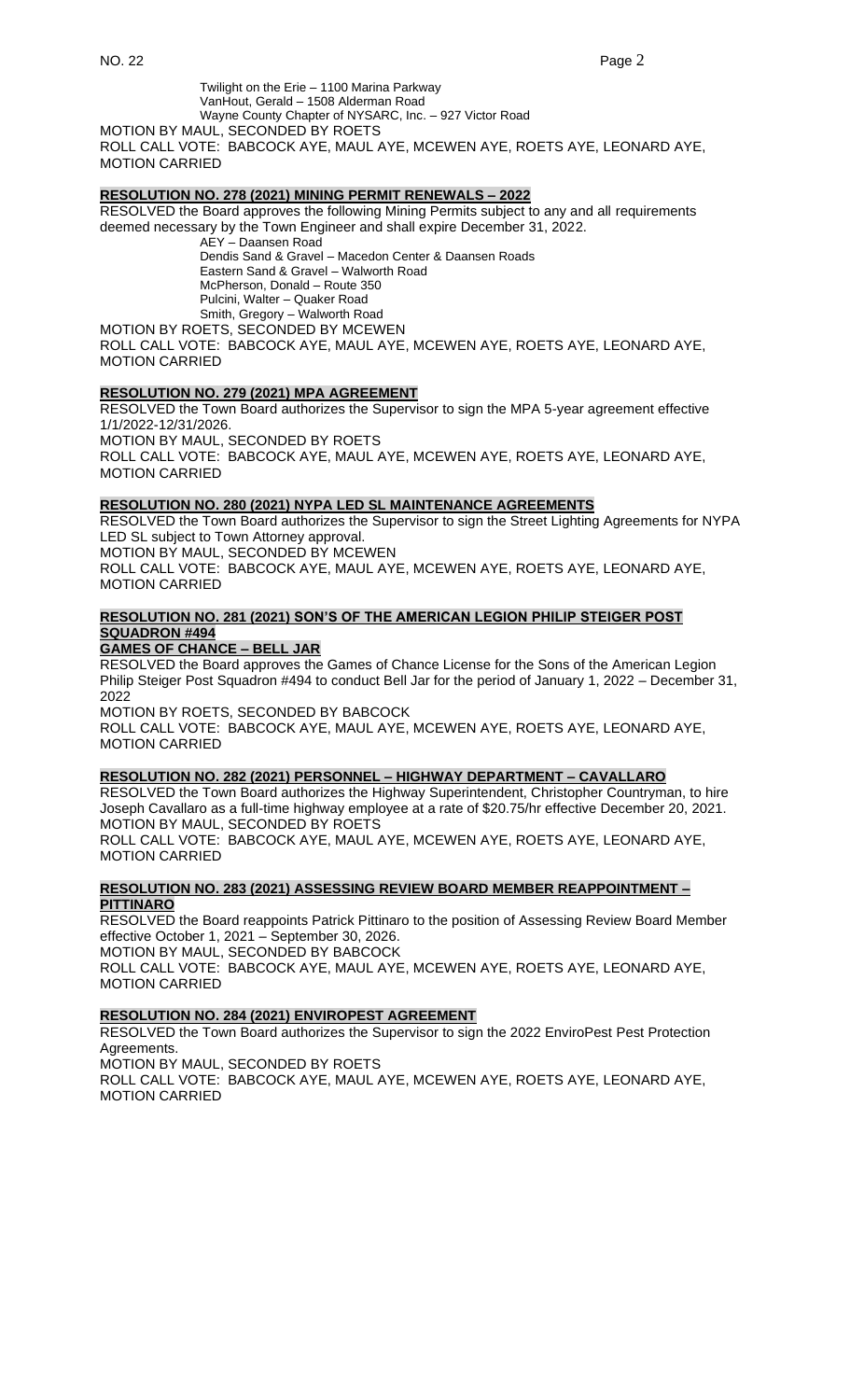# **RESOLUTION NO. 285 (2021) STANDARD WORK DAY AND REPORTING RESOLUTION**

BE IT RESOLVED, that the Town of Macedon hereby establishes the following as standard work days for elected and appointed officials and will report the following days worked to the New York State and Local Employees' Retirement System based on the record of activities maintained and submitted by these officials to the clerk of this body:

| <b>Title</b>                       | <b>Name</b>             | <b>Standard</b><br><b>Work Dav</b><br>(Hrs/day) | <b>Term Begins/Ends</b> | <b>Participates in</b><br><b>Employer's Time</b><br><b>Keeping System</b><br>(Y/N) | Days/Month<br>(based on Record<br>of Activities) |  |
|------------------------------------|-------------------------|-------------------------------------------------|-------------------------|------------------------------------------------------------------------------------|--------------------------------------------------|--|
| <b>Elected Officials</b>           |                         |                                                 |                         |                                                                                    |                                                  |  |
| <b>Board Member</b>                | McEwen, David J.        | 6.5                                             | 01/01/2021-12/31/2025   | N                                                                                  | 4.00                                             |  |
| <b>Board Member</b>                | Babcock, Bruce          | 6.5                                             | 01/01/2021-12/31/2025   | N                                                                                  | 4.00                                             |  |
| <b>Highway Superintendent</b>      | Countryman, Christopher | 8                                               | 01/01/2019-12/31/2023   | N                                                                                  | 20.00                                            |  |
| Receiver of Taxes &<br>Assessments | Maul, Lorie D.          | 6.5                                             | 12/01/2019-12/31/2023   | N                                                                                  | N/A                                              |  |
| <b>Town Clerk</b>                  | Bowers, Karrie M.       | 6.5                                             | 01/01/2019-12/31/2023   | Y                                                                                  | 20.00                                            |  |
| <b>Appointed Officials</b>         |                         |                                                 |                         |                                                                                    |                                                  |  |
| Ambulance Director                 | Harkness, Paul          | 8                                               | 1/1/2021-12/31/2021     | Y                                                                                  | N/A                                              |  |
| Ambulance Assistance               | Farbizio, Sandra        | 8                                               | 1/1/2021-12/31/2021     | Y                                                                                  | N/A                                              |  |
| Assessing Review Board             | Reid, John              | 6.5                                             | 10/01/2018-09/30/2023   | N                                                                                  | 2.00                                             |  |
| Assessing Review Board<br>Clerk    | Leeson, Dennine         | 6.5                                             | 01/01/2019-09/30/2025   | Y                                                                                  | N/A                                              |  |
| Bookkeeper                         | Miller, Wendy           | 6.5                                             | 01/01/2021-12/31/2021   | Ÿ                                                                                  | N/A                                              |  |
| Building & Zoning Clerk            | Nisbet, Stacy           | 6.5                                             | 01/01/2021-12/31/2021   | Y                                                                                  | N/A                                              |  |
| Court Clerk                        | Burley, Alison          | 6.5                                             | 01/01/2021-12/31/2025   | Y                                                                                  | N/A                                              |  |
| Court Clerk                        | LaBrake, Barbara K.     | 6.5                                             | 01/01/2019-12/31/2023   | Y                                                                                  | N/A                                              |  |
| Deputy Town Clerk                  | Monachino, Paul         | 6.5                                             | 01/01/2019-12/31/2023   | Y                                                                                  | N/A                                              |  |
| Dog Control Officer                | Plyter, Mark E.         | 6.5                                             | 01/01/2021-12/31/2021   | Y                                                                                  | N/A                                              |  |
| <b>Highway Clerk</b>               | Friedl, Elisa           | 6.5                                             | 01/01/2019-12/31/2023   | Υ                                                                                  | N/A                                              |  |
| <b>Planning Board Member</b>       | Bartels, Merton E.      | 6.5                                             | 01/01/2017-12/31/2024   | Ν                                                                                  | 2.00                                             |  |
| <b>Planning Board Member</b>       | Rooney, Kevin           | 6.5                                             | 01/01/2018-12/31/2025   | N                                                                                  | 2.00                                             |  |
| Town Engineer                      | Allen, Scott            | 6.5                                             | 01/01/2021-12/31/21     | Y                                                                                  | N/A                                              |  |
|                                    |                         |                                                 |                         |                                                                                    |                                                  |  |

MOTION BY ROETS, SECONDED BY MAUL

ROLL CALL VOTE: BABCOCK AYE, MAUL AYE, MCEWEN AYE, ROETS AYE, LEONARD AYE, MOTION CARRIED

# **RESOLUTION NO. 286 (2021) LYONS NATIONAL BANK**

RESOLVED the following employees/ elected officials have signing privileges at Lyons National Bank:

| Town of Macedon Accounts as of 12/16/2021 |                             |  |  |  |
|-------------------------------------------|-----------------------------|--|--|--|
| <b>Account Description</b>                | <b>Current Signers</b>      |  |  |  |
| Judge Lon Sanford                         | Kim V. Leonard, Lon Sanford |  |  |  |

MOTION BY BABCOCK, SECONDED BY MCEWEN ROLL CALL VOTE: BABCOCK AYE, MAUL AYE, MCEWEN AYE, ROETS AYE, LEONARD AYE, MOTION CARRIED

### **7:40 WASTE MANAGEMENT 5-YEAR RENEWAL SPECIAL USE PERMIT**

#### **RESOLUTION NO. 287 (2021) WAIVE OF READING OF THE LEGAL NOTICE**

RESOLVED the Board waives the reading of the legal notice published in the December 5, 2021 issue of the Times. MOTION BY ROETS, SECONDED BY MCEWEN

ROLL CALL VOTE: BABCOCK AYE, MAUL AYE, MCEWEN AYE, ROETS AYE, LEONARD AYE, MOTION CARRIED

Public hearing is now open for public comment

Jeff Richardson from Waste Management stated that the SUP renewal request is in its third renewal request and that everything is the same in the Special Use Permit.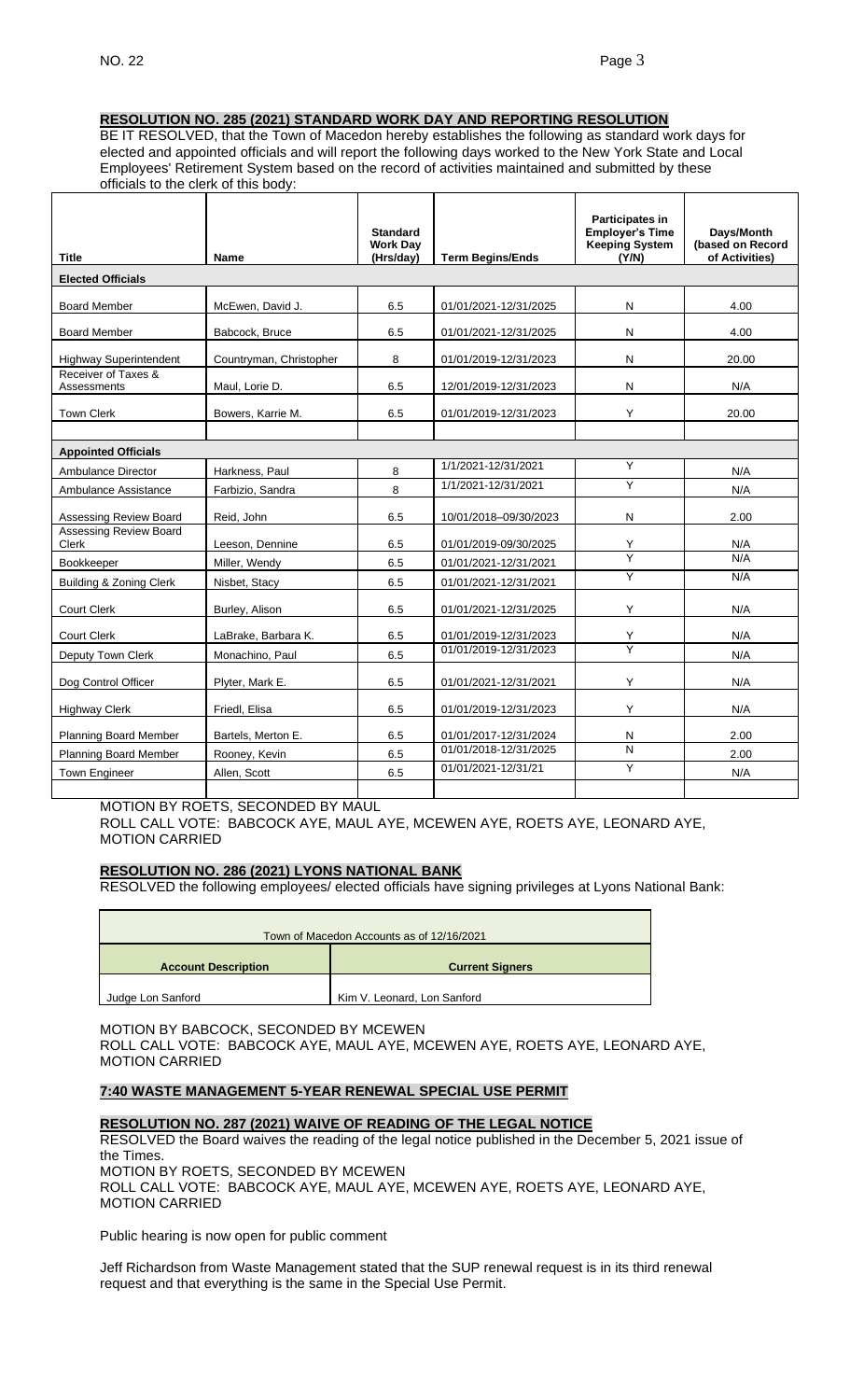A resident on Macedon Center Rd stated that she opposes this renewal.

A resident on Wayneport Rd asked why there is so much garbage that comes in from NYC as well as the smell is so strong and he would like to understand better why and what could be done about that so that there could be some sort of resolution regarding the strong smell.

A resident had sent an email to the Town Clerk who forwarded to the Board asking the following questions:

Can the Macedon Town Board build into the Host Community Agreement to protect the residents, its citizens, for the following:

1. Nuisance odors including fugitive emissions of landfill gas, garbage smells, and excessive masking odors that trespass onto our personal

2. Property devaluation due to proximity to the landfill given its projected height and scall which will dwarf the southwest corner of our town. Will there be tax assessment relief for those impacted?

3. Contamination (air, water, etc.) of the Erie Canal corridor which is a major outdoor recreation area that built our town.

Specifically, in which agreement will Macedon Town Board include clauses that provide recourse and remedy from the impacts to our property, detailing timeframes for compliance that would require modification to operating procedures. The intention is to incent continuous compliance. This should be to require compliance with all DEC regulations on issues including daily cover, interim cover, landfill gas escapes, operations, etc.

Can educated and motivated community members provide additional assistance in crafting these agreements?

Finally, what is the role of our community reporting in terms of metrics of compliance?

The Town Board thanked her for her questions and concerns regarding the special use permit.

A resident spoke about the smells from the landfill and how they can smell all the way on Rt. 31. The resident stated that if the landfill can be smelled on Rt. 31 then she feels for the residents that are close to the landfill and having to smell it all day every day.

A resident spoke about concerns that on Canandaigua Rd. she has been having issues with rats.

The public hearing is closed

#### **RESOLUTION NO. 302 (2021) PUBLIC HEARING IS CLOSED**

RESOLVED that the Public Hearing be closed at 8:34 p.m. MOTION BY ROETS, SECONDED BY MCEWEN ROLL CALL VOTE: BABCOCK AYE, MAUL AYE, MCEWEN AYE, ROETS AYE, LEONARD AYE, MOTION CARRIED

# **8:00 PUBLIC HEARING – LOCAL LAW NO. 2 (2021)**

#### **RESOLUTION NO. 299 (2021) WAIVE OF READING OF THE LEGAL NOTICE**

RESOLVED the Board waives the reading of the legal notice published in the December 5, 2021 issue of the Times. MOTION BY ROETS, SECONDED BY MCEWEN ROLL CALL VOTE: BABCOCK AYE, MAUL AYE, MCEWEN AYE, ROETS AYE, LEONARD AYE, MOTION CARRIED

Public hearing is now open for public comment, having heard no public comment,

The public hearing is closed

# **RESOLUTION NO. 300 (2021) PUBLIC HEARING IS CLOSED**

RESOLVED that the Public Hearing be closed at 8:03p.m. MOTION BY ROETS, SECONDED BY MCEWEN ROLL CALL VOTE: BABCOCK AYE, MAUL AYE, MCEWEN AYE, ROETS AYE, LEONARD AYE, MOTION CARRIED

#### **RESOLUTION NO. 301 (2021) LOCAL LAW NO. 2 (2021) ADOPTED**

A LOCAL LAW RESCINDING LOCAL LAW NO. 1 (2021) OF THE YEAR 2021 RELATING TO THE OVERRIDE OF THE TAX LEVY LIMIT FOR FISCAL YEAR 2022 PURSUANT TO GENERAL MUNICIPAL LAW §3-C

**IT IS HEREBY ENACTED** by the Town Board of the Town of Macedon as follows:

**SECTION 1. TITLE**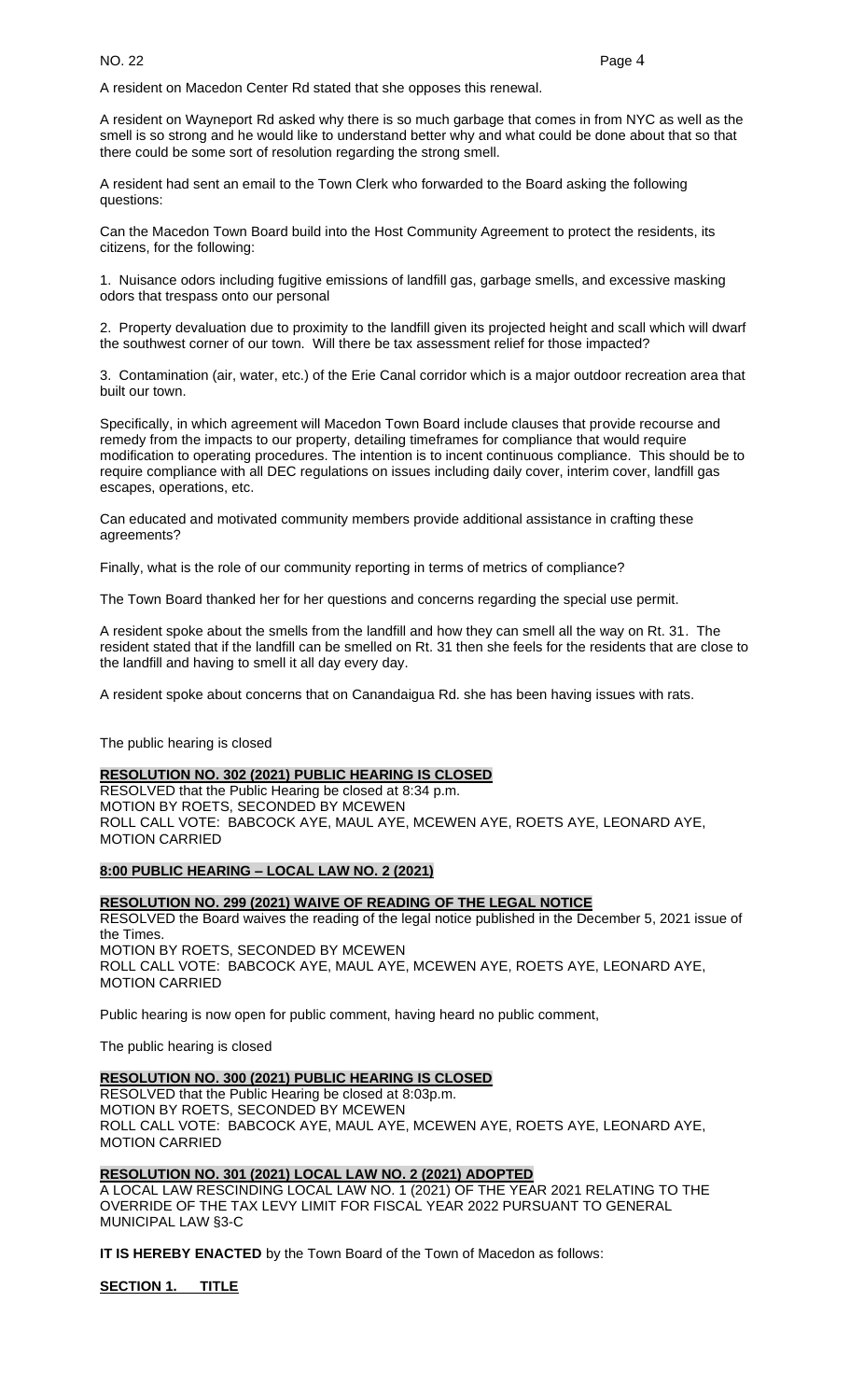This local law shall be known and cited as "Town of Macedon Local Law No. 2 (2021) of the year 2021 rescinding Local Law No. 1 of the year 2021 Overriding the Tax Levy Limit for Fiscal Year 2022 pursuant to General municipal Law §3-C.

# **SECTION 2. LEGISLATIVE INTENT**

The Town Board adopted Local Law No. 1 (2021) which Local Law Override the tax levy limit for fiscal year 2022 pursuant to General Municipal Law §3-C. This Local Law was enacted as a precautionary measure. The Town Board has determined that as a result of the 2021 budget process for the budget for 2022 will be kept within the tax levy limit as provided in General Municipal Law §3-C. Accordingly, in order to ensure that the qualifying taxpayers of the Town of Macedon received their rebates from New York State granted to qualified taxpayers within municipalities that stay within the tax cap the Town Board needs to rescind Local Law No. 1 (2021) of 2021.

## **SECTION 3. AUTHORITY**

This local law is adopted pursuant to General Municipal Law §3-C and to the provisions of the Municipal Home Rule Law.

# **SECTION 4. RESCISSION OF LOCAL LAW NO. 1 (2021) OF 2021**

Local Law No. 1 (2021) of 2021 adopted on 9/23/2021 and filed in the office of the Department of State on 9/30/2021 hereby is rescinded.

# **SECTION 5. EFFECTIVE DATE**

This Local Law shall take effect immediately upon filing in the Office of the New York State Department of State in accordance with Section 27 of the Municipal Home Rule. MOTION BY BABCOCK, SECONDED BY ROETS ROLL CALL VOTE: BABCOCK AYE, MAUL AYE, MCEWEN AYE, ROETS AYE, LEONARD AYE, MOTION CARRIED

# **RESOLUTION NO. 303 (2021)**

RESOLVED the Town Board authorizes Energetix to be the Town of Macedon Clearinghouse Management Team. MOTION BY ROETS, SECONDED BY BABCOCK ROLL CALL VOTE: BABCOCK AYE, MAUL AYE, MCEWEN AYE, ROETS AYE, LEONARD AYE, MOTION CARRIED

# **RESOLUTION NO. 304 (2021) PAYMENT OF CLAIMS**

RESOLVED the bills be paid as audited. MOTION BY MCEWEN, SECONDED BY ROETS ROLL CALL VOTE: BABCOCK AYE, MAUL ABSTAIN, MCEWEN AYE, ROETS AYE, LEONARD AYE, MOTION CARRIED

## **ABSTRACT NO. 24 (2021)**

| 2021 # 1692-1835 | \$499,161.96 |
|------------------|--------------|
| 2021 # 111-117   | \$19,104.18  |
|                  |              |

Total 5518,266.14

# **RESOLUTION NO. 305 (2021) EXECUTIVE SESSION**

RESOLVED the Board enters Executive Session at 9:10 p.m. to discuss personnel/contracts MOTION BY ROETS, SECONDED BY BABCOCK ROLL CALL VOTE: BABCOCK AYE, MAUL ABSTAIN, MCEWEN AYE, ROETS AYE, LEONARD AYE, MOTION CARRIED

Declared out of executive at 10:10pm

## **RESOLUTION NO. 306 (2021) I. GORDON REALTY, INC.**

**WHEREAS**, I. Gordon Realty, Inc. and the Town entered into a Lease Agreement dated as of July 16, 2020 for approximately 0.1 acres of land and a building, located at and identified as 1900 Route 31, Macedon, New York, Tax Map Identification Number 63111-00-214894.1 (the "Premises"); and

**WHEREAS**, the Lease Term expired as of December 31, 2020 and the Town has continued to lease the Premises on a month-to-month basis since January 1, 2021, with monthly rent in the amount of \$416.66; and

**WHEREAS,** the parties entered into a Purchase and Sale Agreement, whereby I. Gordon Realty, Inc. agreed to replace the roof and convey the Premises to the Town in exchange for consideration of \$94,762;

**WHEREAS,** the roof was replaced during November of 2021;

**WHEREAS,** because I. Gordon's appraiser has determined that the value of the Premises exceeds the consideration, I. Gordon has requested that the Town execute Internal Revenue Service Form 8283, for the limited purpose of certifying that the Town is a qualified organization under 26 U.S.C. § 170(c), eligible to receive a charitable contribution; and now, therefore,